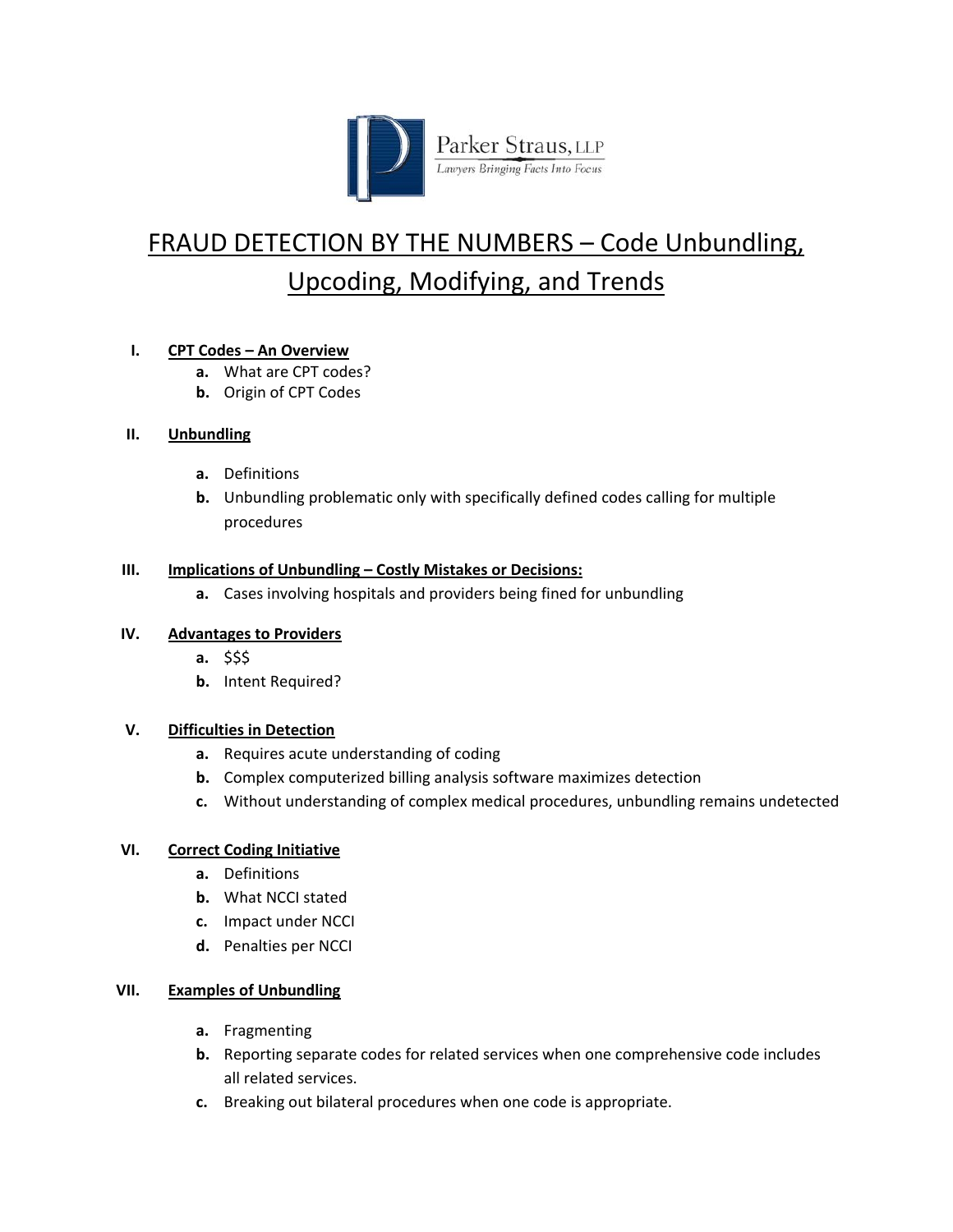**d.** Separating a surgical approach from a major surgical service.

#### **VIII. Chiropractic Code Games**

- **a.** Definitions:
- **b.** *E/M*: Evaluation and Management
- **c.** *CMT*: Chiropractic Manipulative Treatment
- **d.** Specific Problems:
	- **i.** #1 It is inappropriate to bill an established office/outpatient E/M CPT code (99211‐99215) on the same visit as CMT (CPT 98940‐98943) because CMT codes already include a brief pre‐manipulation assessment.
		- **1.** HOWEVER: E/M Code + CMT Codes MAY be proper if new patient or new injuries or exacerbations or periodic reevaluations
		- **2.** Know that billing an E/M code on every visit is improper.
	- **ii.** #2 Billing an E/M Code in Place of CMT: In cases w here a limited number of manipulations are allowed DCs are being advised to use an E/M code instead of a CMT code to get around the limit on CMT. This is inappropriate.
	- **iii.** #3 Inappropriately Billing CPT 97140 ("manual therepy") in Place of CMT: Billing for multiple time‐based codes such as several manual therapies (CPT 97140), when a CMT was the only service performed, is inappropriate. You cannot replace a CMT CPT code with another CPT code if the CMT was the actual service performed.
	- **iv.** #4 Unbundling: Some providers are requiring a patient to return to the office on the next day to perform a service that would not otherwise be covered, or that may allow higher reimbursement if it is done as a "stand‐alone" procedure on a separate day.

#### **IX. Radiology Unbundling**

a. Diagnostics codes MRI's

CPT code Description RV Payment 72158 MRI Spinal Canal Lumbar w/o & w/ contrast material 71.7 \$896.25

Code 72158 not billed but unbundled as follows..... CPT code Description RV Payment 72148 MRI Spinal Canal Lumbar without contrast material 51.2 \$608.00 72149 MRI Spinal Canal Lumbar with contrast material 60.8 \$722.00

## b. Diagnostics codes Cat Scans

CPT code Description RV Payment 74170 Cat scan abdomen w/ & w/o contrast material 40.3 \$478.56

Code 74170 not billed but unbundled as follows..... CPT code Description RV Payment 74150 Cat scan abdomen without contrast material 28.8 \$342.00 74160 Cat scan abdomen with contrast material 33.4 \$396.63